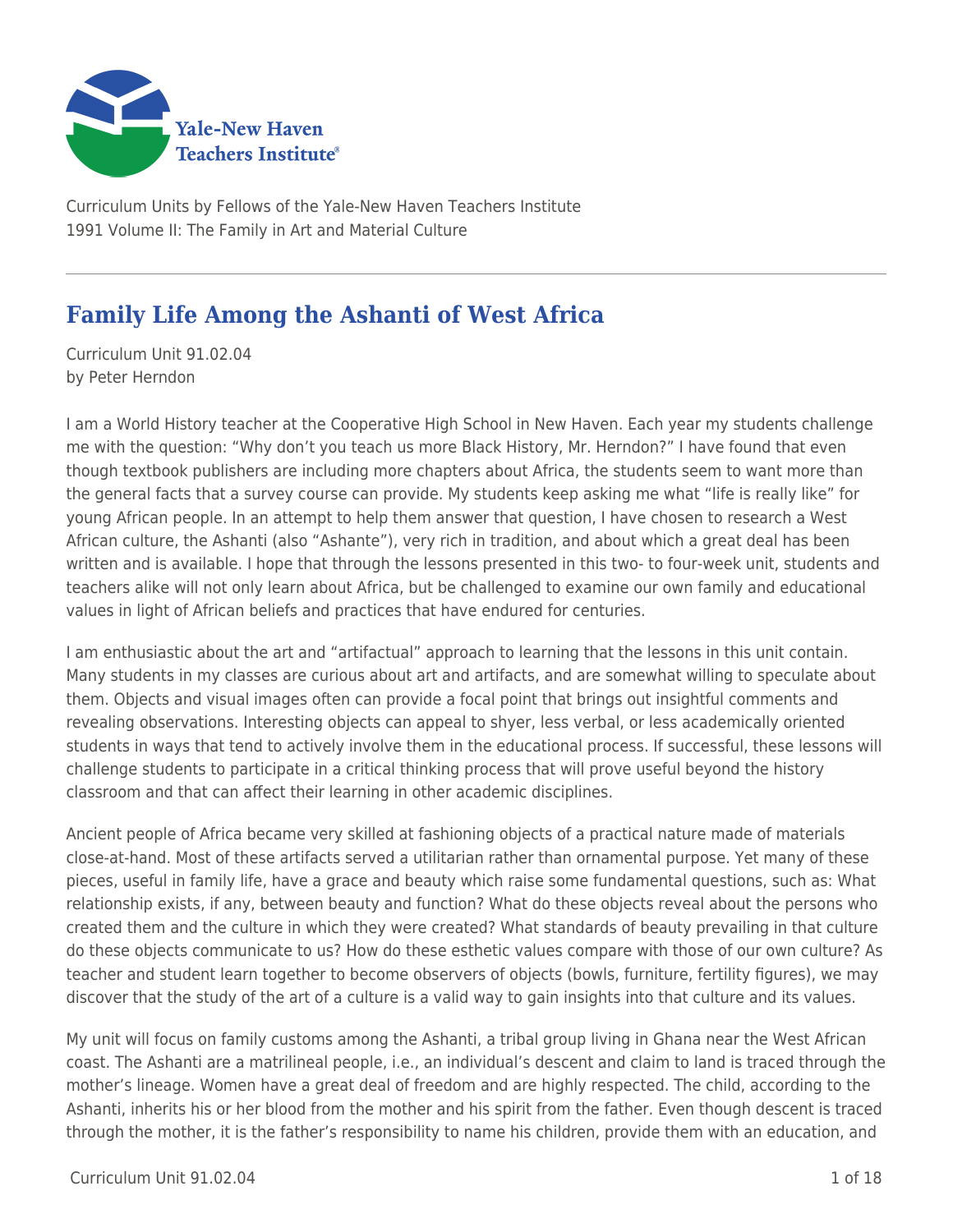marry off his sons. Among the Ashanti, children may become "ranked" (given status) through their mother's lineage, but there are certain titles, such as royal titles, which can only be handed down through the paternal line.

To illustrate how objects can lead to speculation about cultural standards, I shall ask the class to describe an Ashanti figure called an akuaba (or akaba). We observe that it is made of polished wood, about 13 inches in height, and stained black. The head is in the shape of a large flat disc. The forehead is high, the nose is flat and the mouth is small. The head is held up by a slender neck, which appears to be composed of a series of rings. The body, neck and arms form the shape of a cross, the arms having no joints or hands. The base is circular, which allows the object to be free-standing. When we compare several figures, we notice that facial expressions and markings vary. Breasts are small, and some figures have a protruding navel. What does this stylized piece of sculpture tell us about Ashanti women? What possible use could it have to the Ashanti? What hidden symbolic meanings can we uncover? For a more detailed series of questions and possible student responses, see the "Strategies" section below. The students will discover that this Ashanti figure is carried on the back of an expectant mother during her pregnancy so that her child will be beautiful, having the same qualities of "beauty" as those expressed in the carving. The figures are also used by sterile women who hope, by keeping an *akuaba* with them, to become pregnant. Little girls often learn how to take care of children by playing with *akuaba* dolls. Sometimes these figures would be decorated with beads or precious stones, indicating ownership by a woman of wealth.

Interesting cultural beliefs and practices may lend themselves to engaging role-playing situations in the classroom. For example, it is an Ashanti belief that the parent, not the child, bears total responsibility for the child's actions until the child reaches puberty. How, then, might a group of family members handle a misbehaving child who threatens by his actions to disgrace the family name because he will not stop stealing eggs from the neighbors? What threats ("the ancestor spirits will be displeased with you"), bribes ("you will be excused from weeding the garden for an entire month"), or proverbs and fables might the "family council" members discuss among themselves to discourage the child's inappropriate behavior? This type of role play not only familiarizes students with Ashanti family practices, but emphasizes a cooperative family model of conflict resolution. Another entertaining role-play for female students might be a group of adolescent girls who advise a younger girl who is preparing for her "coming-of-age" ceremonies the next day. In this way students could review what we have discovered about female standards of beauty in regards to hair styles, jewelry, dress, make-up and other aspects of outward appearance.

This unit will attempt to involve students in activities that will give them an opportunity to observe and describe art objects, and to create an art object of their own, based on what they have learned about Ashanti objects. Through the creative process, and with the assistance of our very talented art teacher, students will have the chance to participate in "living history," as they learn skills and methods that will help them make something uniquely their own, and then help them to analyze and even criticize what they have made.

I hope that this unit encourages teachers and students to become more active learners, and that the ideas and suggestions in this unit are worthwhile in helping cultural history "come alive" in New Haven's classrooms.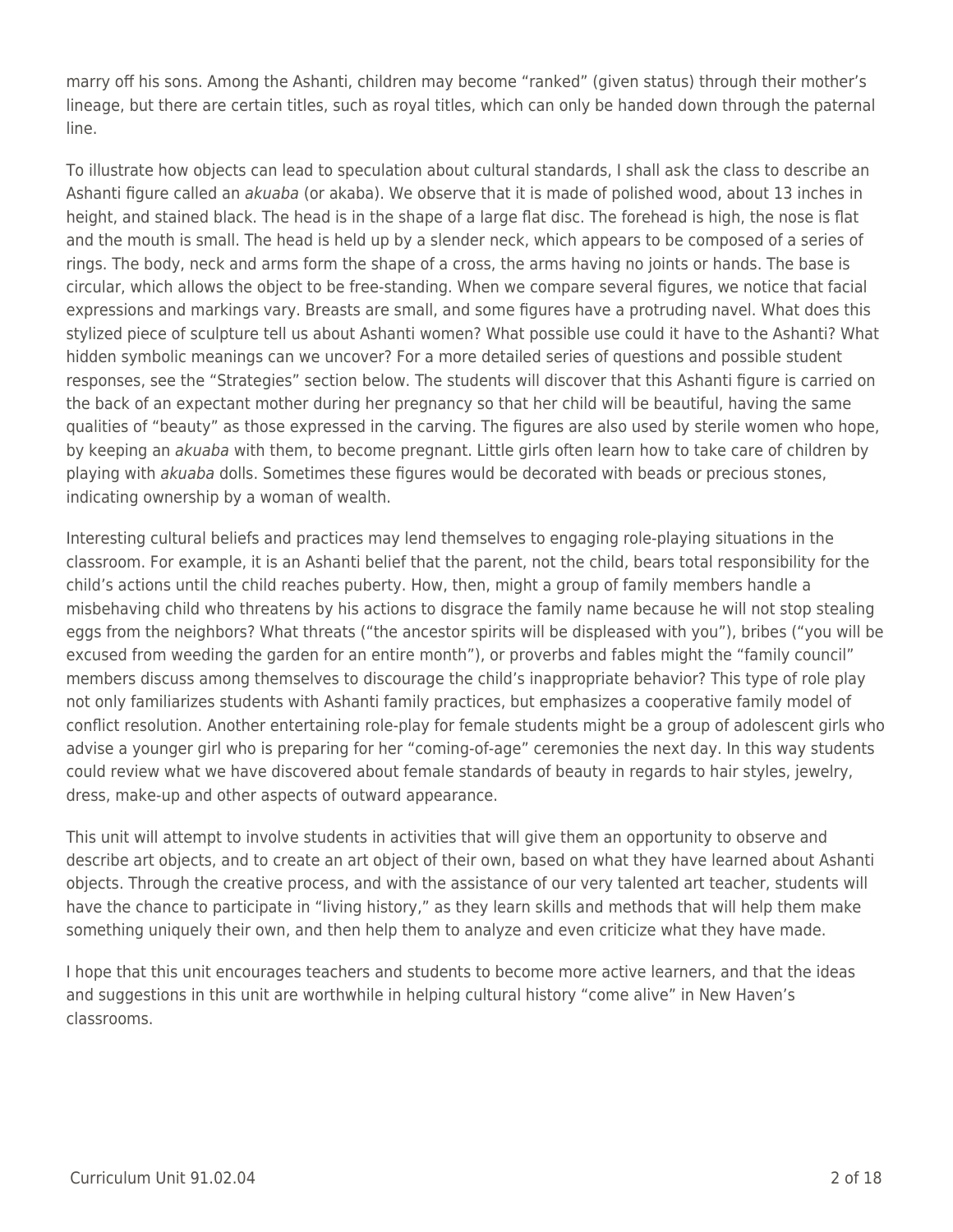# **Unit Objectives**

This unit of study contains certain concepts associated with the topic which students will be expected to understand and use:

### Student Vocabulary List

| adinkra cloth                            |              | Kings Prempeh I and II         |  |
|------------------------------------------|--------------|--------------------------------|--|
| afena (sword)                            |              | akuduo pot                     |  |
| afenatene (sword)                        |              | Kumasi, the Ashanti capital    |  |
| Akan                                     |              |                                |  |
| akuaba (doll figure)                     |              | legends and myths              |  |
| Ashante (Ashanti)                        |              |                                |  |
| Ashanti Wars                             |              | masks, ceremonial and ancestor |  |
| asuman (priest)                          |              | matrilineal                    |  |
| amulet                                   |              | "Mother Earth"                 |  |
| ancestor spirits                         |              |                                |  |
| Asantahene, the Ashanti king Nyame (God) |              |                                |  |
| ceremony                                 |              |                                |  |
| chief                                    |              | okra (the soul)                |  |
| clan                                     |              | Okomfo Anokye                  |  |
| cowrie shells (money)                    |              | Opoku Ware (chief)             |  |
| culture                                  |              | Osei Tutu (chief)              |  |
| ethnocentrism                            |              | Queen Mother                   |  |
| forowa pot                               | ritual       |                                |  |
|                                          | royal stools |                                |  |
| Ghana                                    |              |                                |  |
| Golden Stool                             |              | Silver Stool                   |  |
|                                          | status       |                                |  |
| juju (magic charms) sunsum (spirits)     |              |                                |  |
| Kente cloth                              | taboo        |                                |  |
| kinship                                  | tribunals    |                                |  |
|                                          |              |                                |  |

One primary goal of this teaching unit is to actively involve students in the creative learning process by helping them to develop their powers of observation and by encouraging them to evaluate an "artifact" of their own. I see this as a step-by-step process, beginning with simple observation of familiar objects. I hope to teach my students to observe objects and pictures and do detailed objective descriptions; then to use analytical skills to help them interpret what they are seeing through the eyes of the object's creator. Through this object analysis, I hope to create an appreciation of the problems the artist had to solve, and an understanding of why he or she created the object in a particular way. In other words, I hope to challenge students to feel an empathy with the Ashanti artist, and by so doing, create in the students a similar feeling for the people of the Ashanti culture.

Where do the Ashanti live? What kind of history do they have? Why are they worth learning about? I will expect students in my course to be able to locate Ashanti territory, identify natural boundaries and landforms,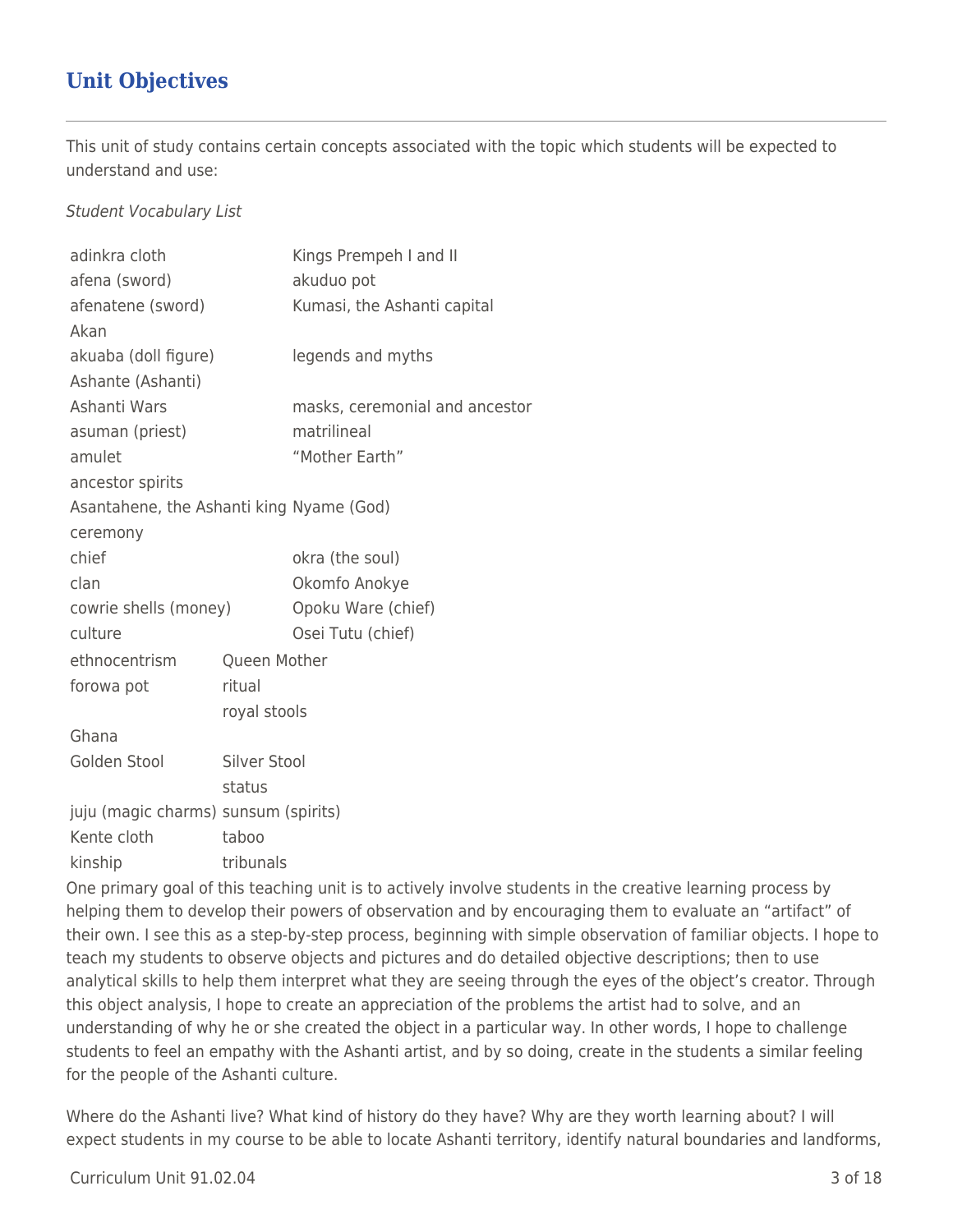and know about natural and mineral resources. They will become familiar with the rich history and traditions of the Ashanti as a representative West African culture, including an exposure to Ashanti political, economic, religious and social institutions. Students will come to appreciate how intricate and rich West African civilizations are and were.

The primary emphasis of this mini-course is on familiarizing students with Ashanti family life and customs, specifically through coming to understand the use of Ashanti art and artifacts. Students will become familiar with Ashanti betrothal and marriage customs, birthing rituals, and how Ashanti parents instruct their children in Ashanti ways. Students will distinguish between the pastimes of childhood, youth and young adulthood, and learn about the added responsibilities that accompany the privileges of each new stage in life.

I hope that my students will learn to empathize with Ashanti young people who face having to choose between the "old ways" of cultural tradition and the "new ways" of western civilization, and to see the "clash of cultures" as a genuine dilemma in a young person's life that may help them to confront similar struggles for self-esteem and self-worth in a world of shifting and value systems and rampant materialism. Admittedly these goals are broad and far-reaching. As a teacher of inner-city high school students whose lives are often at risk, I believe social studies courses must try to challenge young people to set worthwhile goals for themselves, despite pressures of circumstance and peer relationships. By role-playing choices others must make, though in a different time and place, some of my students will be faced with the notion that to make responsible choices is to take a step toward a responsible future.

## **Strategies, Lesson Outlines**

I plan to introduce the Ashanti culture to the students in several stages. First, map-reading and map-making. Second, poetry and proverb appreciation, including myths and legends. Third, art and artifact analysis. Fourth, family life. And, last, a course art project. A brief description follows of how I plan to teach each of these subjects within the unit. The question on which I want the students to stay focused throughout the course is, "Who are the Ashanti?" This major question assumes at least three related questions: Where do they live? What ideas are important to them? What do the objects they make tell us about their culture?

The first lesson is a geography lesson. Students will review some basic geographical concepts (direction, scale of miles, latitude and longitude, legend), and learn to use topographical symbols and place them accurately on a map (symbols such as those for mineral deposits, grassland, forest, swampland). Students will be expected to "read" the map and write an essay speculating about the physical environment and possible climate, diet, possibilities for trade, vocations, and even political structure. What area(s) on the map would be ideal for settlement and why? This activity should "warm-up" students to think inductively, an important process used throughout this unit.

Next, we will discuss Ashanti poetry and proverbs in order to discover something about their values. A sample poem follows:

"A charge to keep they have The human race to glorify All other neighbors to save

 $C$ urriculum Unit 91.02.04  $\qquad$  4 of 18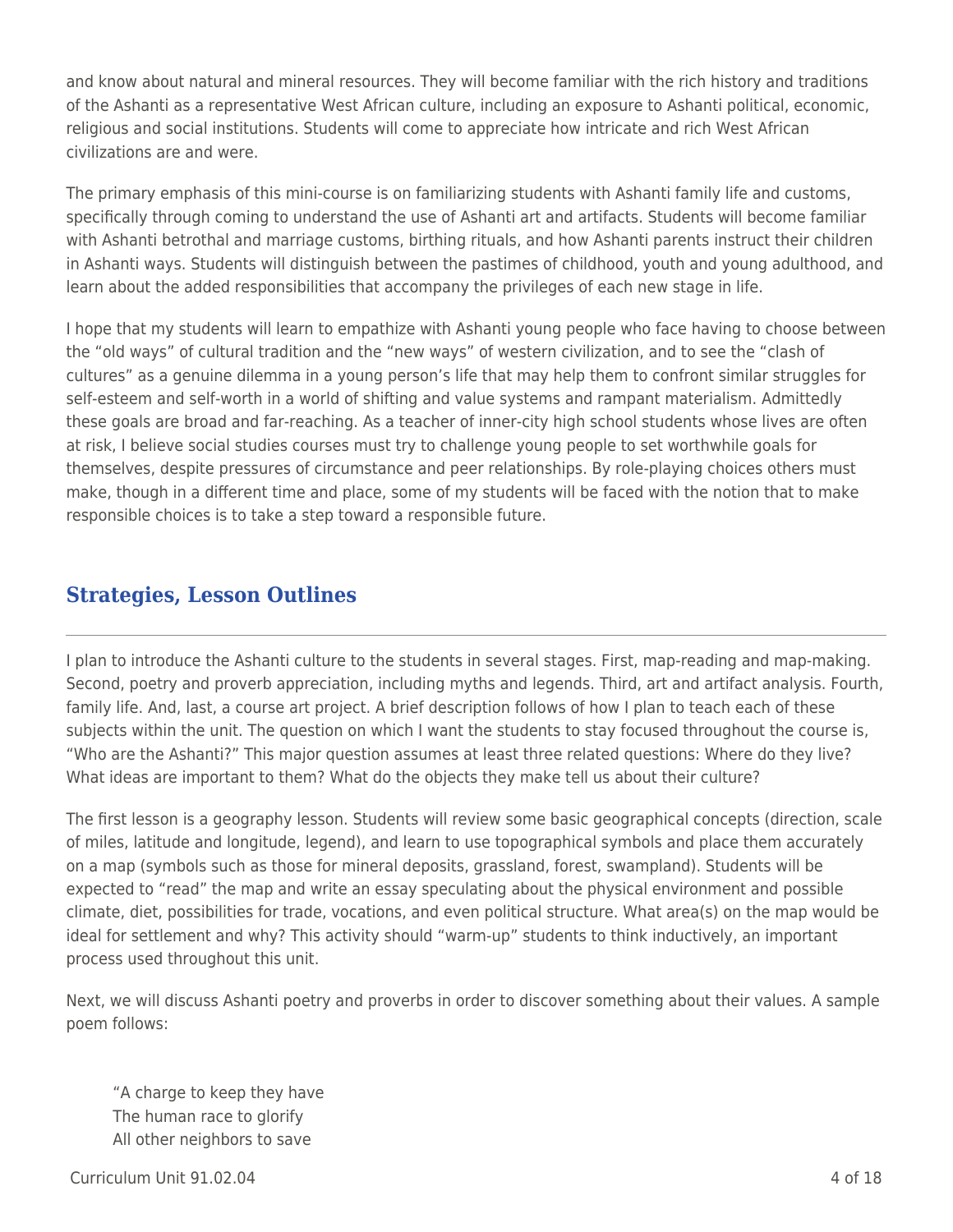This poem about Ashanti heritage reveals that the Ashanti have set several important goals for themselves. The students should be able to identify these goals and determine some ways they might be able to accomplish these goals. Also, what does this poem tell us about Ashanti regard for themselves, their neighbors and their culture? Students will subsequently learn that Ashanti feel very fortunate to have been born into such a highly advanced civilization. The Ashanti are proud people who have struggled to achieve a unique identity among their neighbors in Ghana, among the Akan people. One author has put it this way:

"The Ashanti thinks that by being born Ashanti he has been ordained by deity to bring into the world all that is the best in the human race." (Tufuo, p.66)

A sample proverb: "if no time is allowed for cooking, one eats half-cooked food." What does this tell us about the Ashanti view of being in a hurry, compared to considering matters carefully and planning ahead? What does this tell us not only about food preparation but also about considering the importance of what a person says before he or she says it? Another proverb that applies to family members is this one: "Too much or too frequent undue criticism distracts and disrupts." An Ashanti poem about courage says: "Death is better than disgrace." Students should be interested to learn that very few Ashanti soldiers were ever captured alive, and that deserters in the army were no longer considered as men in the village. The women of the village sing a song, "Deserter, may Kobiri (an important goddess) kill you if you speak as a man to a woman." The Ashanti also believe that ancestral spirits are everywhere, and cowardice (or any other misdeed) will be found out and punished, here in the hereafter. "True justice is God's justice." The omnipresent spirits of good and evil will, the Ashanti believe, mete out rewards and punishment; as a result, everyone tries to do right.

Lesson Three is an introduction to Ashanti artifacts. The students will look at a slide of a well-worn akua-ba figure (see Introduction above) and asked to respond to a series of questions designed to help them observe and draw conclusions about what they see. If this object were alive, could it speak? (Yes, it has a mouth; no, it's not human.) Could it see? (Yes, it has eyes.) Could it hear? (No, it does not have ears.) Could it walk? (No, it has no legs.) And so on. Next, does this object remind you more of a lollipop, a cross, or a doll? (Each are appropriate responses; one has a more "human" element to it.) Would you want to touch or pick up this object? (Yes, it seems sad. No, it's old and mean looking.) What seems to be missing from the object? (Hands, legs, ears, hair.) What do you notice most about it? (Large head, sad eyes, small mouth, high forehead, curved eyebrows, holes along the top, etc.) What shapes do you notice? (Oval-shaped head, oval eyes, round breasts and navel.) Teacher should explain that certain shapes had special meaning to the Ashanti. For example, a circle shape meant either God or the male spirit, a religious meaning. In noticing which objects are round, what might that tell you about Ashanti beliefs? (The Lesson Plan section below has a complete list of the Ashanti shapes and symbols.) Next, the students view several more slides of *akua-ba f* igures to demonstrate similarities and differences. Following this, a slide of three akua-ba figures, of which only one is authentic; this helps students review what they have learned to observe. The teacher at some point informs the students that these objects symbolize certain Ashanti characteristics of beauty, and that pregnant women carry them on their backs during their pregnancy as a way of assuring a healthy and beautiful child.

Next, the teacher shows slides of other Ashanti artifacts to the class. (See Lesson Plan section below.) There

#### $C$ urriculum Unit 91.02.04  $\hspace{1.5cm}$  5 of 18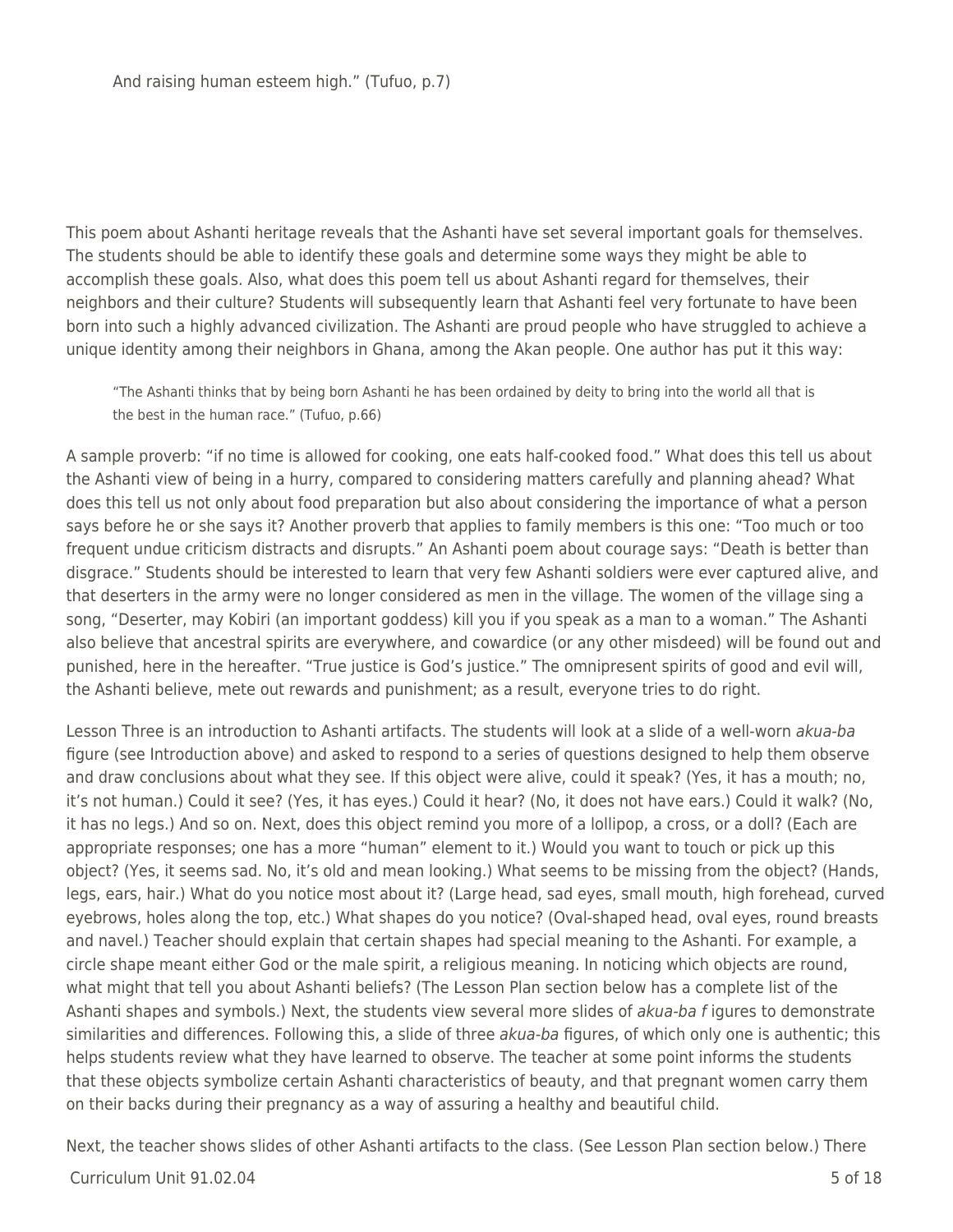are four types of objects for the students to discuss: First, Ashanti stools (the Golden Stool and a chieftan's stool) which contain ancestor spirits, and represent the power and unity of the Ashanti chiefs; they are purely ceremonial, not functional; Second, pictures of two pots, one ceremonial (a kuduo ) and one practical (a forowa); Third, two pictures of ceremonial swords ( afena), which are richly decorated; Lastly, several pictures of animal carvings made of brass and gold, used as gold weights. The first stage of observation should be very general and free-wheeling, describing the objects and speculating about the object's usefulness. (What kind of problems might an artist encounter in creating such an object?) Next, the teacher will assign students to look more carefully at one particular item and analyze it in more detail. This can be done individually or in small groups. Afterward students report back to the entire class, describing the objects in appropriate ways. At the end of the reporting time, the class makes up a "class list" of characteristics that we all feel are important in describing an object. The class then tries to organize our questions into categories: (1) Descriptive (size, shapes, colors, etc.); (2) Interpretative (purpose or use, personal viewpoint and interest in object, deductions about the people who might have used it); (3) Speculative (possible hidden meanings). This final list of questions serves as the same checklist used when students analyze our "test object" the akua-ba figure, already described above.

For the "formal analysis" exercise, the students observe a slide of a free-standing sculpture of an Ashanti woman who is pregnant. They will be expected to describe this object on paper, using guidelines we have developed in class. The students then will be asked to compare standards of beauty among three cultures, using slides of an Ashanti akua-ba doll, a Barbie doll and an African American baby doll. What are the inherent difficulties of being less than "ideal?" How important is physical beauty in our culture? (Refer to the \$millions spent on cosmetics annually.) Why is this so? (Influence of the media, beauty pageants and commercials.) Who is hurt (if anyone) by failure to meet "industry standards?" (What about sensitive people who can't compete in the areas of slimness, youth, clothing styles, etc.?) What other standards of beauty, besides physical beauty, are there? (Give examples of people with "inner beauty.") Are these qualities important in a culture? Are they important to you? Ask students to give examples of people with admirable qualities whom they see as possible "role models." The teacher should remind students that Ashanti names describe a person's character and that a "good name is better than riches."

Following this, the teacher assigns students to bring in objects or pictures of modern objects that fit into one of the four "types" or categories discussed above in regard to the Ashanti, e.g., stools, pots, weapons, decorative objects. Students describe their objects to the class, using descriptive methods we have already practiced. (What is the size of the object? Its shape(s)? Its color(s)? What material(s) is it made of?) Students encourage each other to ask interpretative questions. (What is the thing's primary use? Its secondary use(s)? Is this a necessary or a luxury item?) In some cases, ask speculative questions also.

During the final few days of the unit, the class will spend time discussing Ashanti family and cultural traditions from a "problem-solving" point of view. To the Ashanti, a successful marriage is very important, and divorce is rarely permitted. How does one go about insuring that a marriage will last? Students will discover how carefully the parents of the couple-to-be investigate the character and private life of the intended bride or groom. Also, there is a three-year traditional "live-in" arrangement before the formal marriage ceremony takes place. According to the Ashanti, what is a "good husband?" A "good wife?" How does a woman prepare for the birth of a baby, and what if she has difficulty becoming pregnant? (A discussion of the *akua-ba* figure's usefulness here.) Students will learn that men and women eat from separate common dishes at mealtime; and that mothers carefully inspect the children's hands and teeth for cleanliness before meals. Women bathe often, sometimes as many as three times a day, to guard against offensive body odors, a possible cause for divorce among the Ashanti!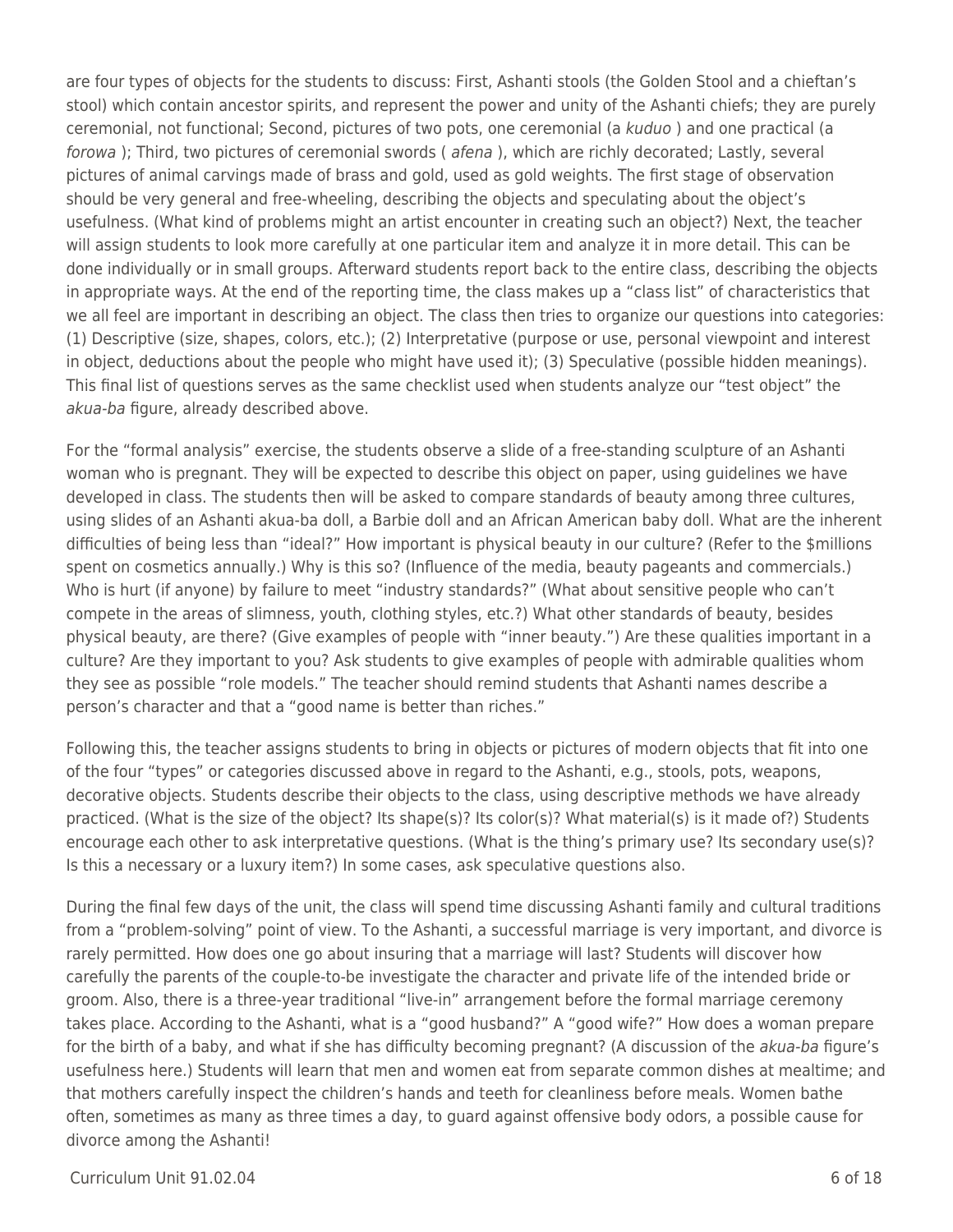Life among Ashanti is communal, not communistic. Every Ashanti is expected to be his "brother's keeper," so it is expected that good Ashanti will involve themselves in the affairs of their family members or neighbors. Privacy is, therefore, rare and guarded jealously.

The remainder of the narrative of my unit will treat Ashanti history, diet, legal standards, religious rituals and attitudes towards success. In a culture where parents are highly respected and regarded there is an even higher loyalty, expressed by an Ashanti maxim:

"If power is for sale, sell your mother to obtain it. Once you have the power there are several ways of getting her back." (Tufuo, p.26)

We can assume that among the Ashanti, that whatever sacrifice is necessary, it is important to "go for the gold." The Ashanti desire to achieve status and political power through obtaining property and wealth is very strong. To be recognized and held in high esteem by the community is a worthy goal, but what of the methods used to obtain such recognition?

# **The Ashanti: A Brief History**

The Ashanti created an empire the size of Great Britain, 24,560 square miles, by the time the first Europeans, the Portuguese, tried to fight against the military might of these proud people in 1482. In ancient times the Ashanti unified many tribal units and set up a strong government among the Akan-speaking people in the middle part of what is today the independent nation of Ghana, along the western coast of Africa.

The first king to organize the Ashanti confederacy into a military state was king Osei Tutu who reigned from 1700 to 1730 from the modern city of Kumasi. Tutu's adviser, the Priest Anokye originated the myth of the Golden Stool as a divine symbol of unity. Anokye declared that this Golden Stool contained the spirit and soul of the entire Ashanti nation; the Stool became the symbol of the new nation's authority. According to Ashanti legend, Priest Anokye called down the Stool from Heaven in a black cloud. Amid loud peals of thunder, the Stool slowly descended and rested on King Tutu's knees without touching the ground. To this day, the sacred stool is never to touch the ground, and has its own special chair to rest on. According to Anokye, the greatness of the Ashanti was embodied in the stool. It was never to be captured by an enemy or be destroyed. Should this happen, the Ashanti nation would fall. (Budu-Acquah, pp. 27-28)

Using the Golden Stool as a unifying force, the Ashanti conquered its rival neighbors, many of whom were past masters of the Ashanti. Success followed success, victory followed victory. The Ashanti seemed invincible until 1730, when Osei Tutu was killed by the enemy while crossing a forbidden river on his way to conquer his rival kingdom, the Akim.

After Osei Tutu died, King Opoku Ware kept the Ashanti resolve to struggle to maintain their hard-won dominance and kept expanding the Ashanti kingdom. They began to move to the Atlantic Coast, and conquered the people there to protect Ashanti safety and to expand trade with the European nations.

In a series of wars against the Fante, a coastal people who had a monopoly of trade with the British, the Ashanti fought for most of the nineteenth century. During the sixth war that broke out, the British, as allies of the coastal tribes, directly fought against the Ashanti. It took many years, thousands of British troops and cannon before the Ashanti, fierce fighters that they were, were defeated. Finally, in 1902, the Ashanti land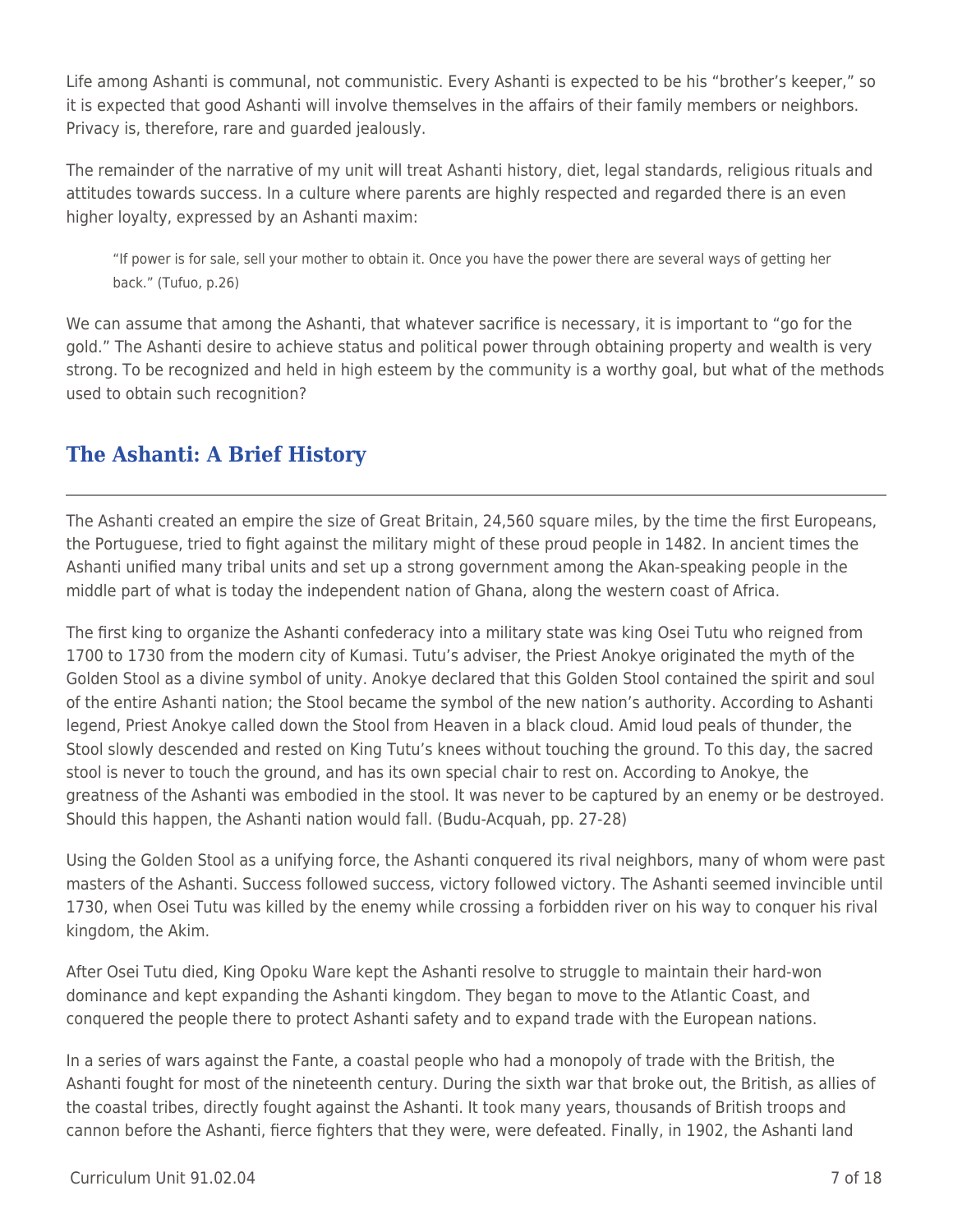was declared a British colony by treaty. But this occurred only after the famous "YEa Asantewa War" in which the brave Queen Mother YEa Asantewa actually led the Ashanti armies in an attempt to keep the famous Golden Stool that the British Governor had ordered them to turn over. During this final war against the British, the Ashanti unity was broken and many of the Ashanti states, tired of Ashanti control, sided with the British. Even so, it took the British nearly a year to subdue the fired-up Ashanti and capture the Queen.

Even in defeat, the Ashanti remained a proud people and have kept their local rulers and customs alive even to the present day. Ashanti rulers and chiefs were instrumental in helping to achieve a life-long dream, independence of the nation of Ghana, which became a sovereign state in 1957 under the Presidency of Dr. Kwame Nkrumah.

# **The Ashanti Way of Life**

The Ashanti king was no figure-head ruler. All power was given to him. He was the maker of all executive decisions and the power behind all Ashanti laws. He was chief justice, and commander in chief of the Ashanti army. In order to choose a new chief, those who were eligible through the Queen Mother's relatives were assembled, and the clan leaders voted on a successor, chosen on the basis of qualifications of leadership and political ability.

The inheritance rights of the Ashanti pass through the mother's side of the family. Land belongs to the woman, not the man. Children belong legally to the mother, since they belong to the mother's clan, called the "matriclan." When a man marries a woman he agrees that "he will take responsibilities if there by any, but her assets and property should return to the matriclan." (Tufuo, p. 44) The woman also recognizes her dependence on her husband for protection, and his right, while he lives, to claim what is hers. There is an Ashanti adage which refers to possession of property: "if a woman weaves a shield, she stores it in a man's room." (Tufuo, p. 45)

There are strict rules about marriage partners. A person cannot marry within his or her "matriclan." Parents must approve of the mate a young man or woman chooses, and the girl is expected to be married soon after her "coming of age" (Puberty) ceremony, in which she is officially displayed as "eligible" to the rest of the village. A man is allowed to marry several wives, as long as he can adequately provide for them; this demonstrates his wealth and generosity. Also, among the Ashanti there are fewer men than women, so that polygamy helps to assure that all women will become married, with children, the fulfillment of an Ashanti woman's goal of success.

When a baby is born, whether it is male or female, there is great rejoicing among the clan. A few days after the baby is born, the mother carries the baby around the village on her back. The people of the village give gifts and money; they wish the mother congratulations and the baby a long life. A special drink ceremony is held "to create the voice and imbue him (or her) with wisdom and intelligence," so that the baby will resemble a "true Ashanti." (Tufuo, p. 54)

Everyone joins in the child's training as the child begins to walk and talk. Aunts, uncles, cousins and brothers and sisters are always there to encourage and instruct the baby in Ashanti ways. The child is never alone and knows he will always belong to the people of his family and community.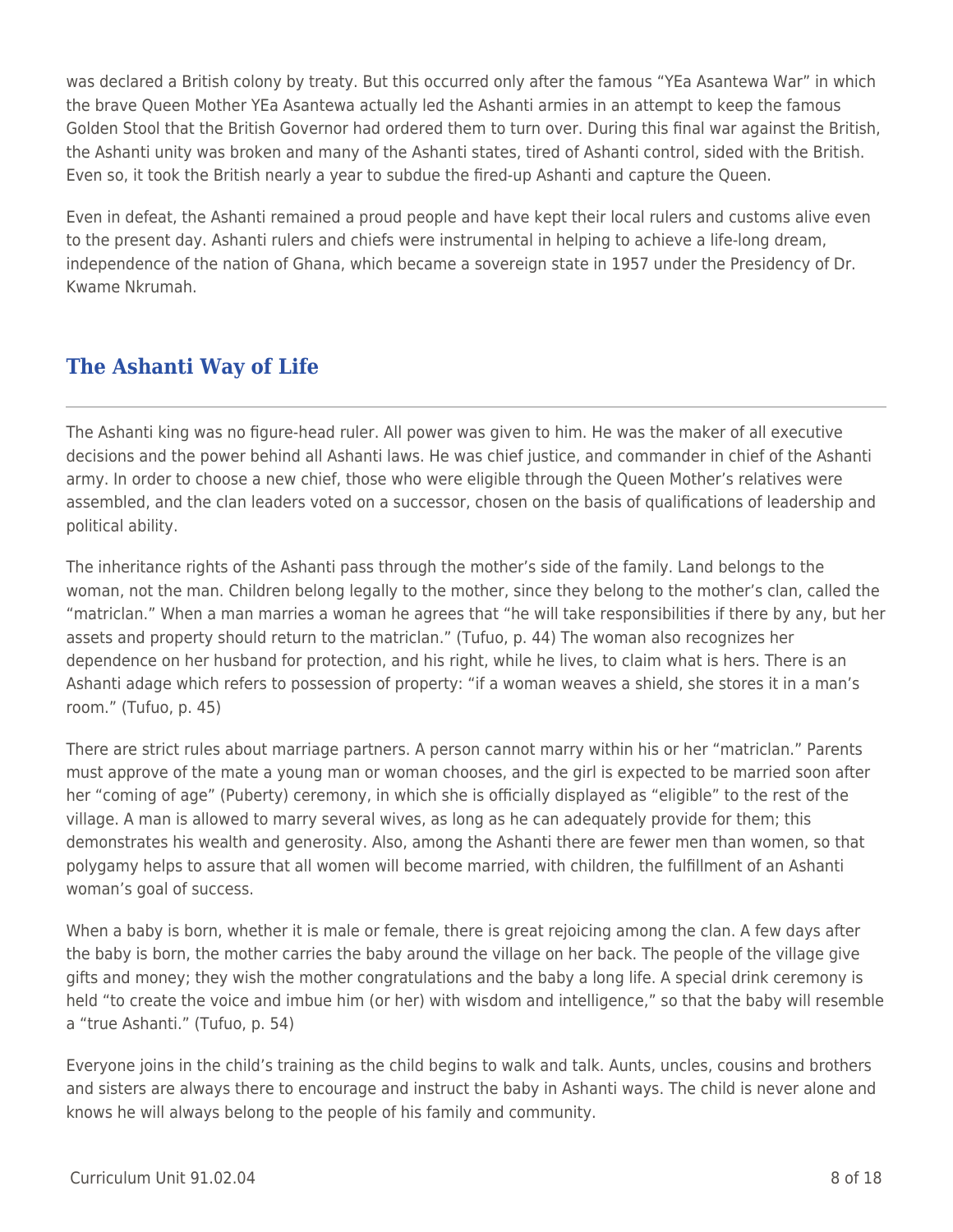The child has a great deal of freedom at home, with parents seeking to guide rather than discipline the child. Children are reasoned with and parents tend to be very patient, even indulgent with their young ones. The home is where customs and traditions are learned and practiced, stories told, and the past relived. Home is a secure place, where everyone is accepted and respected, where values and attitudes are molded. If a child misbehaves, it is considered the parents' fault, and a shame and an embarrassment to them. In court, it is Ashanti custom to penalize parents equally for serious crimes committed by their children. The Ashanti believe that "parents are responsible for the training of their children and if they were trained well they would have behaved well." (Tufuo, p. 35)

Boys are trained by the fathers to be farmers. From the time they are old enough to walk, they are taken out into the fields to help to weed the garden and learn the names of the plants. Later, they are taught to hunt and fish, and learn the ways of the forest. When young, boys and girls play together, but girls are discouraged from playing rougher games and sports. Fathers have regular story times for sons and daughters each afternoon. Girls spend most of their time with their mothers and other women, learning to carry water, prepare meals, keep a clean house, and, in general, take on domestic responsibility. They sing while preparing bath water and helping to prepare the evening meal which is shared by many relatives. They are expected to become active in the community social life and to join a dance group or a musical society. Mothers carefully instruct their daughters how to use special herbs and spices which keep the body smelling clean.

The men eat a communal dinner together. The wives take the food to the father-in-law's house for the men, who eat out of a common dish. Boys can dip their hands in too, as soon as they are old enough to wash their own hands; until then they eat with the women. Unmarried men go to their uncle's house to eat, where all the cousins and nephews gather. Women in the same house eat together, but not from the same dish. Women who are having their menstrual period eat separately from all the others because they are believed to be unclean until their period is over.

Each day at dusk, it is time for stories, games, dancing and singing. Everyone is in bed by ten o'clock because work begins the next morning before sunrise!

When a girl has her first period, it is cause for celebration. The old women of the village sing special songs commemorating the occasion, and the girl's mother pours wine and says a special prayer. The next day the girl's body is shaved and she is dressed in a special dress and adorned with gold necklaces, hair ornaments and leg and ankle beads. Young girls sing songs to her, and friends and relatives give presents. She is given a special bath in the river, followed by dancing and singing. Special traditional foods are prepared and more traditional rites performed. Five days later, she dresses up in her best outfit and goes around the village to thank everyone who had attended the ceremony. (Rattray, Religion, pp. 69-74) There are no similar customs for males among the Ashanti.

In order to marry, a young man must get permission from the bride-to-be's parents, and offer gifts to any members of the clan to whom his bride-to-be directs him. These gifts may be fish, tobacco, salt or gold dust. Once the customary "bride price" is paid, along with the consent of the girl and her parents, a wedding day is set. On the morning of the marriage, the bride dresses up in her best dress adorned with gold ornaments, and is led by her mother to the bridegroom's house, where they thank him for all his gifts. They leave, later to return, when the chief of the village says a few words and performs a short ceremony, including a sip of customary wine. (Rattray, Ibid., pp. 84-85)

As stated above, polygamy is traditional among Ashanti, one wife being the "senior" wife, who would be consulted if any additional wives were contemplated. The Ashanti word for co-wife means, "jealous one,"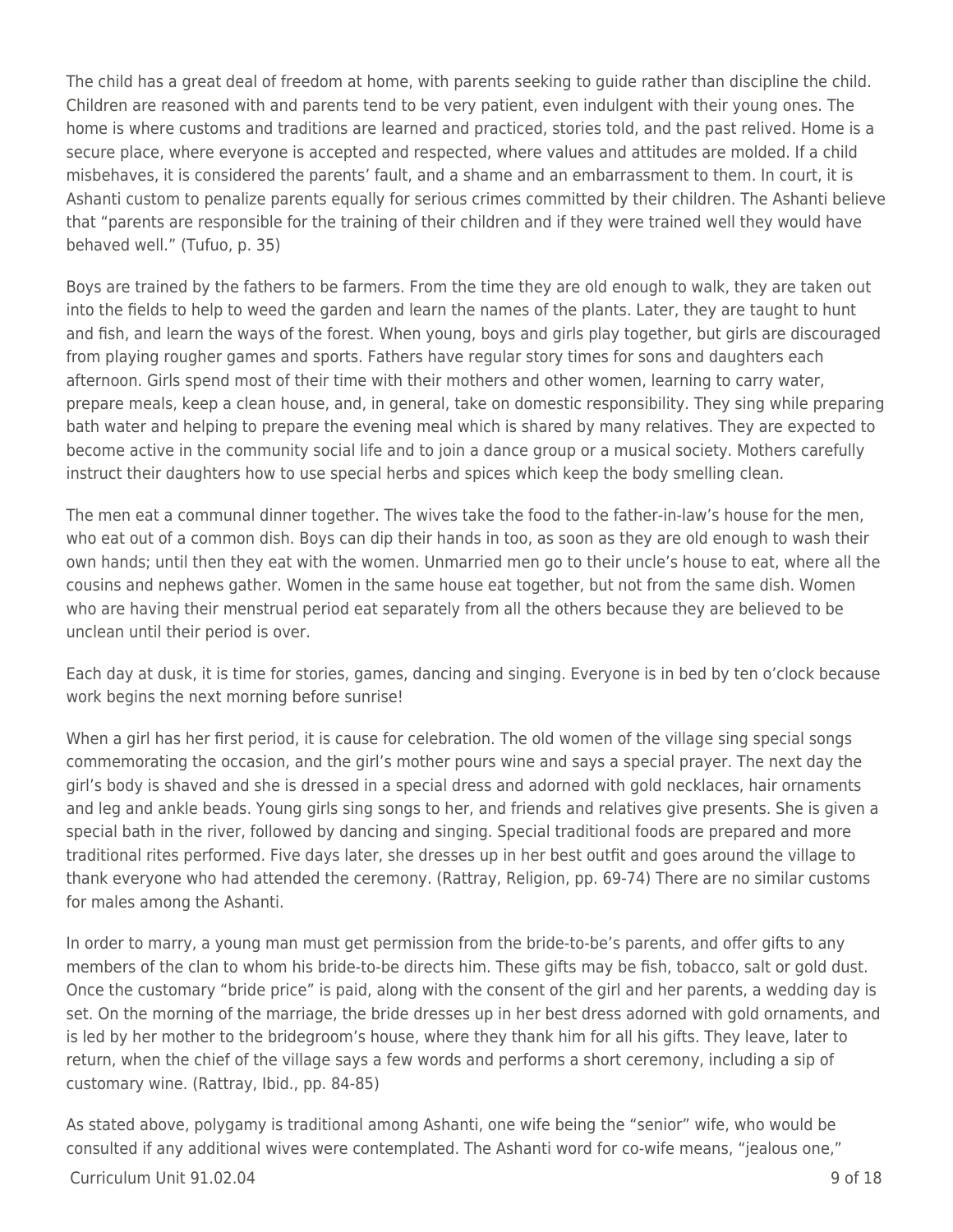although there were apparently families where everyone seemed to live rather peacefully. Whichever wife sleeps with her husband cooks for him, usually for a week at a time. Disputes among wives are not the responsibility of the husband, although he is expected to administer an orderly household. Both husbands and wives can divorce each other. Reasons for divorce among the Ashanti include: adultery, sterility, drunkenness, physical abuse, and refusal to give support (husband). In case of divorce, a married woman's property is totally separate from her husband's; he has no claim on them. The children also, are the mother's, since they are of the mother's clan. (Rattray, Ibid., pp. 97-98) Often, however, in case of divorce, the sons stay with the father.

Generally, private arbitration is the approved manner for legal settlement among the Ashanti, since they do not wish disputes to come to public attention. A minor complaint is usually judged by a family member; a serious matter would have to be taken up by a head of the clan plus two other community members. Juries are not used; the only need for a large group of arbiters would be in the case of two members from different clans, when the village chief, his elders and a local priest may be called in. Young offenders are often excused from guilt on grounds of ignorance. Even adults can be excused from legal punishment if they can reasonably prove that "the commission of the offense has been without deliberate intention and knowledge." (Tufuo, p. 71) The Ashanti believe in justice, but justice with mercy.

The Ashanti culture strives to benefit everyone through the efforts of the individuals who make it up. Competition is seen as something healthy; power and wealth are not to be despised, but ultimately the test to a true Ashanti is to strive toward a unity which benefits everyone. Struggle and disagreements, even jealousy are built into the Ashanti way of life, and the Ashanti proverb says it this way:

"Funtumfuru—afu, Denkyemfuru—afu Yenyuina y'afruru ako Nanso yedidi a, yeko."

Which means: "We are two crocodiles sharing one common stomach; yet when it is mealtime, we struggle with one another." (Antubam, p. 193) Struggle and strife are necessary, but unity born of diversity is worth the price!

# **LESSON PLANS**

## *Lesson One Beauty and the Ashanti, Part One. (Two days)*

### *Objectives*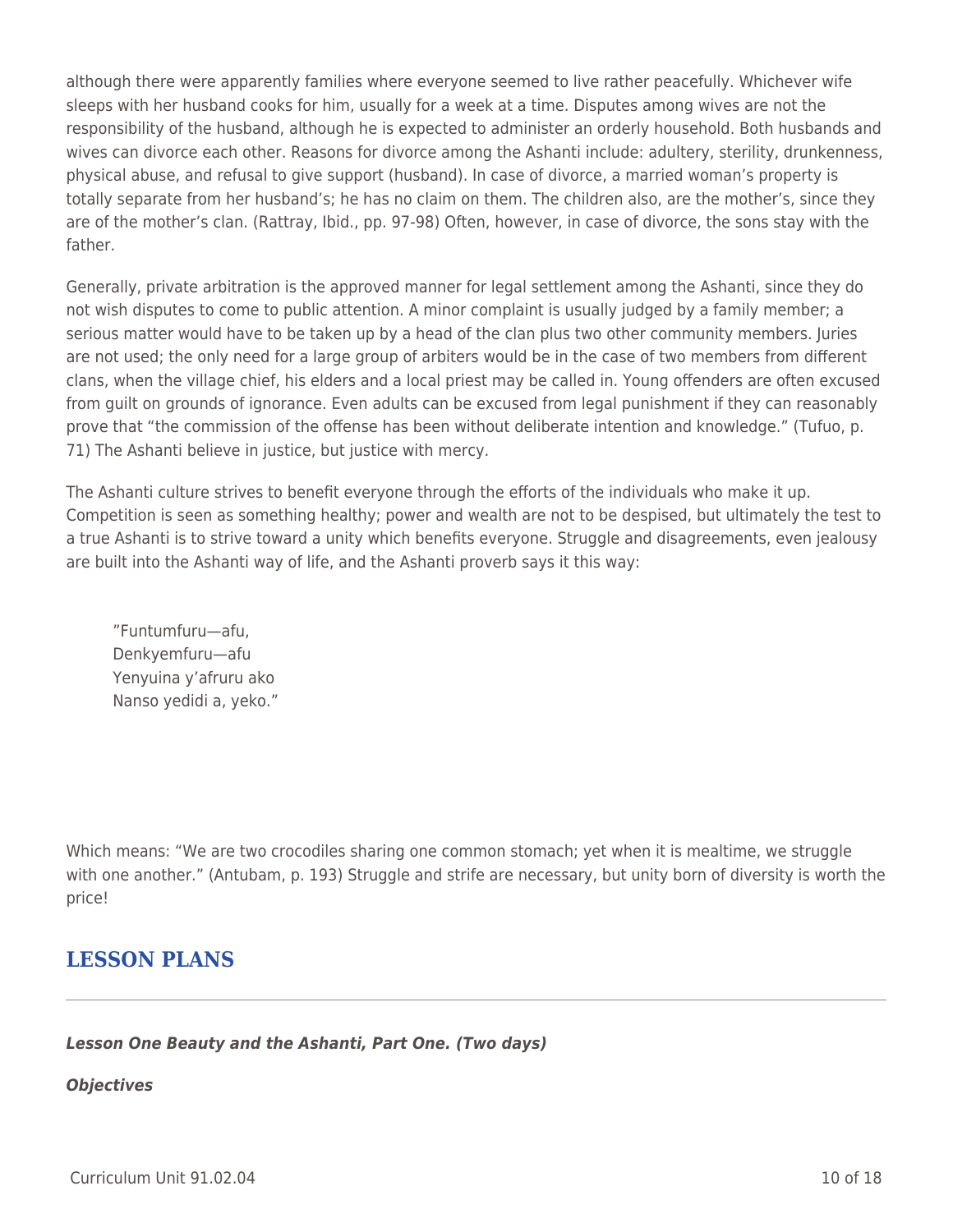- 1. To sharpen observation skills;
- 2. To discover Ashanti notions of female beauty;
- 3. To understand symbolic meanings in Ashanti art;
- 4. To learn about artistic skills necessary to create Ashanti art.

### *Methods*

- 1. Show slides provided with teaching unit;
- 2. Use handout (see Appendix A below), "Ashanti Beauty-Shapes and Their Significance," to aid in student art project.

**Procedures** Tell students they will be seeing examples of art made by the Ashanti, a West African people who live in Ghana. The modern nation of Ghana is named after the ancient Kingdom, Ghana, famous for its gold and its cities such as Timbuktu. The slides represent different ways the Ashanti express themselves and reveal important ideas and attitudes as well as artistic skills.

Slide 1. (Akuaba figure, 1) This figure is important to Ashanti women. It is approximately 13 inches high and made of wood, stained black. This is a fertility figure which Ashanti women carry with them while they are pregnant. What human features are missing? (Hands, feet, ears, hair)

Slide 2. Akuaba figure, 2) How is this Akuaba different from the first? (Jewelry, eyebrow and eyeshape, etc.) How is it similar? (Long neck, head shape, body in shape of a cross, etc.) Does one seem more "friendly" to you? Which would appear more to a child? Why? Children sometimes play with these figures and mothers use the dolls to instruct young daughters in child care.

Slide 3. (2 Akuabas) This slide shows two Akuabas; the taller one is turned so that we can see what the reverse side of an Akuaba looks like. The oval or egg shape is the ideal female shape to the Ashanti. It is only one of many shapes drawn or carved on Akuabas. What other shapes do you see? (See lesson conclusion for further discussion on this subject.)

Slide 4. (Akuaba figure) What is missing from this figure? (Arms) How does it compare to others? (Very sad expression, un-polished, only a few rings around neck, etc.) What feelings do you have about this figure compared to other figures?

Slide 5. (3 Akuaba figures) One of these figures is a genuine Akuaba, the other two are "imposters." Can you tell which is the real one? (The one on the right with a cross-shaped body) Give reasons why the others are only "look-alikes." (One has hands and feet and a human-like body; the other has a pair of snake-like ornaments attached to the head and a cone-shaped body, etc.) What is the artist trying to express in creating these stylized figures?

Slide 6. (Graphic Akuaba design) Describe what you see in this slide (4 figures; 2 frontal, 2 back views; 2 are upside down; 1 is black, 3 are white, etc.) What does this design remind you of? (An Akuaba) What uses could this design have? (Cloth, pictures, pottery)

Slide 7. (Comb, Akuaba design) This is a stylized Akuaba. What has the artist added? (Hands, arms, facial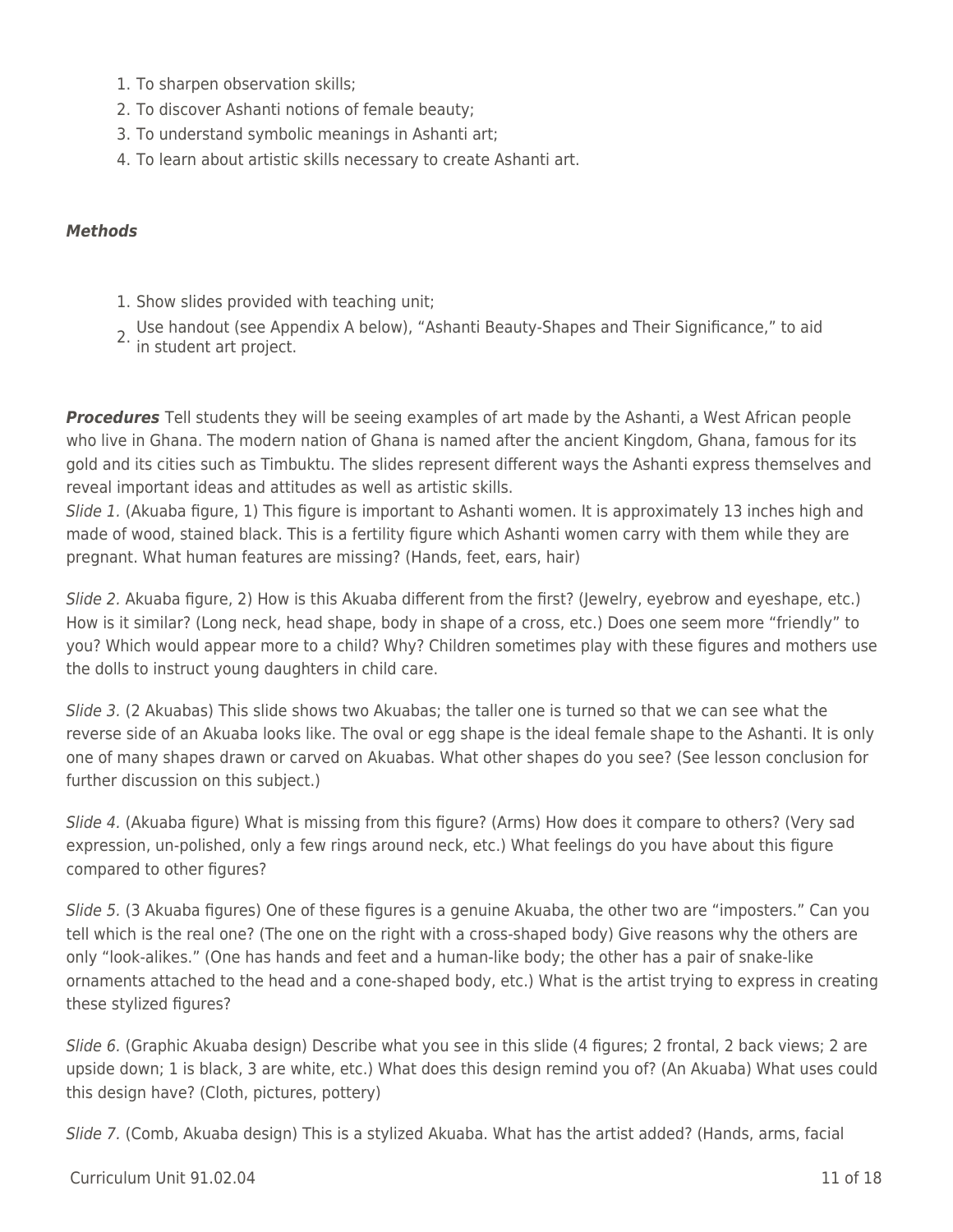expression) How would a woman use this article? (Hair decoration) Would she want people to notice it? (Yes, it's large, about 6 inches long) Is it something you or your sister might like to wear? Why?

Slide 8. (Comb, Akuaba design) This is another stylized Akuaba made into a comb. How is it different from the first one? (Triangle-shape head and head decoration, no arms or legs, straight nose, no mouth) Is this something you or your sister would wear? Why?

Slide 9. (Young women) This is a picture of six girls, all with different hair styles. They are participants in a beauty contest. Which hair styles took the longest to prepare? Which ones seem the most unusual? Which ones would you expect to see at a high school prom? What do hair styles tell us about individual styles of beauty in the Ashanti culture? (There is a great deal of individuality.) Notice the way in which the girls are dressed and the different patterns in these simple, elegant gowns.

Slide 10. (Standing pregnant female figure) This is not an Akuaba. How do we know? What Akuaba influences are represented here? (Oval head, long neck, straight nose) This woman is depicted as pregnant; the artist is portraying her as beautiful. What does this figure tell us about Ashanti beauty in women? What styles (hair and jewelry), physical features (long neck, etc.), and qualities (serenity and determination) of female beauty are represented in this figure.?

At the end of the discussion, the teacher shows a picture of a Barbie doll and an Afro-American baby doll to emphasize different aspects of beauty in our own culture.

At the conclusion of the discussion of comparative beauty standards (a list could be made on the chalkboard), the teacher reminds students that the Ashanti use geometric shapes to express symbolic meanings in their art. Using the handout (see Appendix A), "Ashanti Beauty—Shapes and Their Significance," the students discover what different shapes mean in Ashanti.

As the students observe an Akuaba figure (slide or hand drawn figure), the teacher asks to point out shapes and tell what meanings they have. Students should take notes.

The homework assignment is to pencil-sketch symbols for a personal crest that represent important aspirations, goals or beliefs. Students will work on and discuss their crest designs in class the following day. The finished products may be displayed in the classroom, as "Ashanti-American" artifacts.

## *Lesson Two Beauty and the Ashanti Culture, Part Two. (Two days)*

## *Objectives*

- 1. To reinforce students awareness of Ashanti standards of beauty;
- 2. To compare Ashanti standards with students' own ideas of beauty;
- 3. To discover what Ashanti qualities of "inner beauty" are.

## *Methods*

1. To show slides of objects considered beautiful by the Ashanti;

 $Curir$  Unit 91.02.04 12 of 18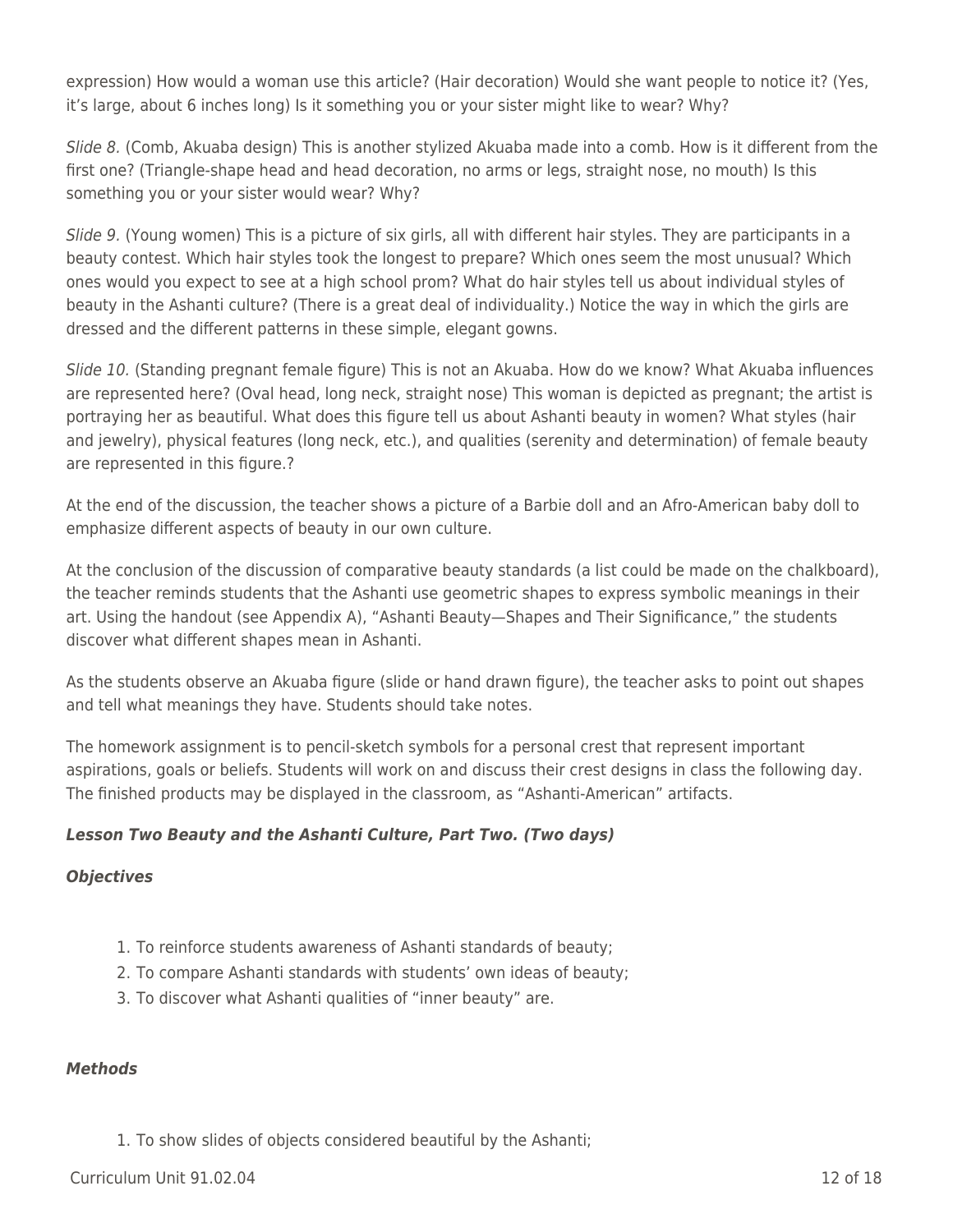- 2. To read over examples of Ashanti proverbs that speak of Ashanti character (Appendix B);
- 3. To create stories based on Ashanti proverbs.

## *Procedures Remind students that standards of beauty vary from culture to culture. Review what we've learned about female beauty among the Ashanti. Ask, "what other kinds of beauty are there besides physical beauty?" (Natural beauty, inner beauty of character) This lesson looks at two aspects of Ashanti beauty: (1) Extrinsic, created by Ashanti artists; (2) Intrinsic, qualities created from within. Among the Ashanti, highly admired leadership qualities often result in extrinsic rewards, e.g., gifts of cloth and jewelry.*

Remind students that colors have symbolic meaning also. Gold, for glory and prosperity; white, for virtue and purity; green for the earth; blue, for the sky.

Slide 11. (Gold beads) The Ashanti are master craftsmen in gold. Describe the shapes. (round, oval) Notice the detail in the carving. Would this necklace be expensive? Why? (It is gold; it took a long time to make; it is beautiful.)

Slide 12. (2 Gold necklaces) Notice how different these are form the first string of beads. How are they similar to one another? (Size, gold disk in each string) What do the shapes remind you of? (Charms on a charm bracelet) What could the shapes symbolize to the Ashanti? (Heroism, success, etc.)

Slide 13. (2 Gold disks) Notice the intricate designs on these two medallions, worn as symbols of Ashanti authority by elders, priests and rulers. Which took longer to make? Which is more decorative? Describe each one.

Slide 14. (Ashanti cloths) The Ashanti are famous for their cloth designs. These cloths are made from cotton and silk. Can you tell which is which? They are made on hand looms by the Ashanti men. Some designs are family designs, some are strictly for chiefs and rulers. Some cloth is for special occasions, such as weddings and feast days. Which patterns and colors do you like?

Slides 15, 16, 17. (Ashanti chiefs and cloths) What is different about these chiefs? (They are wearing different color robes, their ages, the cloth behind them.) What is similar? (All wearing crowns, sandals, jewelry, armbands; all are seated; all have rugs under their feet, etc.) From viewing these picture, how important are beautiful objects (jewelry, cloth) to the Ashanti?

Next, the students look at qualities of inner beauty. The teacher hands out a prepared list of proverbs to the students (see Appendix B) for discussion. Out of the discussion we learn that the Ashanti value reputation, God, virtue and faithfulness in marriage.

The homework assignment is to create a short story or dialogue, using one Ashanti proverb as the central theme. Students outline their ideas at home, then complete them in class, working in small groups. Each group will pick one or more to read to the rest of the class, which will have to guess which proverb is being illustrated.

Another activity for this lesson is to role-play a baby-naming ritual. Students decide which names to give the baby, using information handed to them by the teacher (see Appendix below). This activity stresses the importance of individual names, and illustrate the Ashanti proverb, "Man came to seek a name and nothing more." Names given to Ashanti babies (and later nicknames) are supposed to help them build good character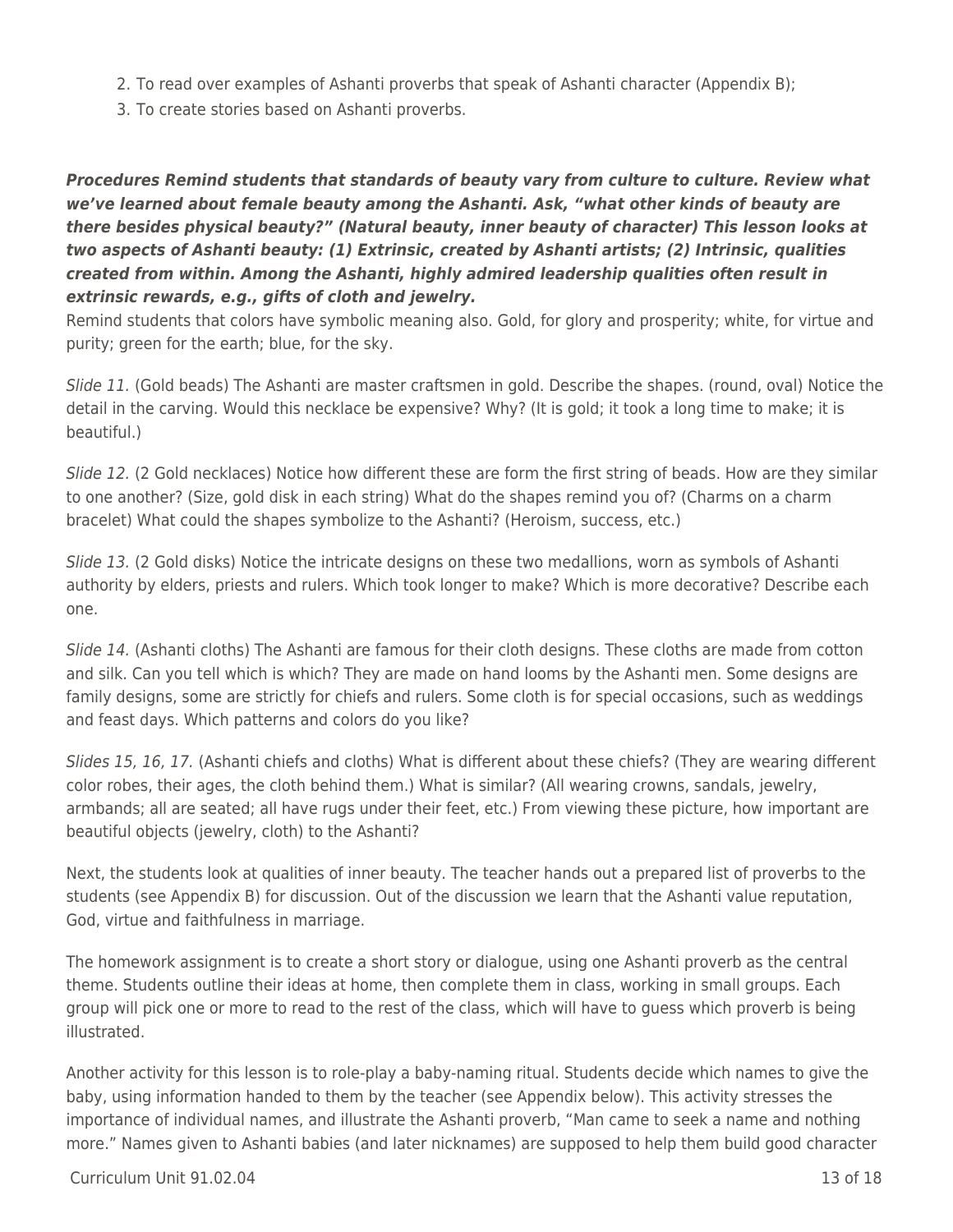qualities. As part of this exercise students can research the meanings of their own given names.

# **APPENDIX A**

"Ashanti Beauty—Shapes and Their Significance"

- 1. The circle. The presence and power of God; the spirit of the father given at conception to the baby.
- 2. The square. The male aspect to God and man (compares to the oval shape of the female).<br>2. Often carved on chewing sticks given to the bride by her husband-to-be.
- 3. If carved on a chewing stick, it means endless and faithful love from a young man to his The triangle. Strictly a female symbol, if inverted. Otherwise it means charm and friendship.
- bride.
	- The crescent moon. A female symbol meaning the entire female self and its qualities. Also,
- 4. female bounty, tenderness, grace and serenity. With a star over a crescent, it means female faithfulness in love.
- 5. The broken circle. A symbol of fertility in females.

The oval. The symbol of female-ness; the ideal female shape. The ideal female body is made

- 6. up of a series of ovals, according to the Ashanti. The oval also means the female power of cleansing.
- 7. The straight cross. The enduring power and spirit of nature. A symbol of life and death. Also it stands for parental discipline and the power of chiefs.
- 
- 8. The chevron. Means the new life in growing things, including humans (usually gold in color).
- 9. The spiral. Symbolizes the female nature of indecision, peace and mercy. Also growth.
- 10. The zig-zag. Stands for common sense.
- 11. The wavy line. A symbol for the stream of life.

Source: Ghana's Heritage of Culture, pp. 105-113.

## **APPENDIX B**

#### "Ashanti Proverbs"

### **Disgrace**

"To be dead is better than to be alive and not respected."

### **Adultery**

"The name of him who seduces a woman in the bush remains forever in the bush.

### God

Curriculum Unit 91.02.04 14 of 18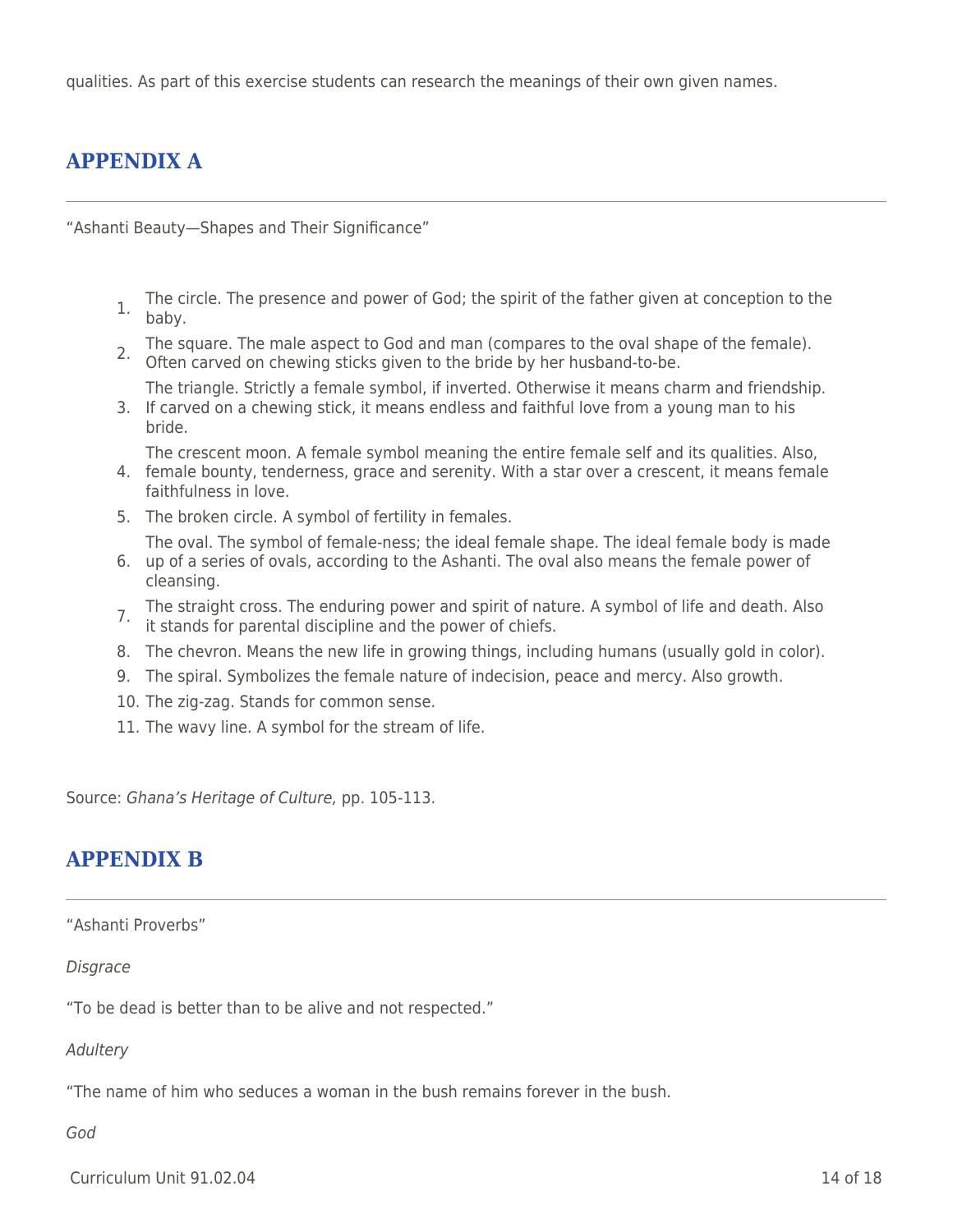"God is dependable, a friend, the benevolent God whose first nature is virtue."

"God who appears on each virtuous road, The praiseworthy God, Who created all the good things of the world."

Virtue/Goodness in Man

"Virtue is a rare property."

"A true friend is hard to come by."

"Virtue or goodness is better than gold."

Evil or Wrong Acts

"God dislikes evil."

"Vice sours conscience."

"Evil does not hide."

"The reign of vice does not last."

### Crime/Criminals

"The consequences of crime is the individual's disgrace; but the disgrace of the individual contaminates his clan and reflects on his nation."

"The criminal will ultimately be discovered, and his offspring will taste of the bitterness of his evil actions."

"Sweetness is not permanent, It does not remain in any mouth forever."

### Names/Reputation

"Man came to seek a name and nothing more."

"A great name is the title only of men of great deeds."

"One does not name his child after someone who hates him."

### **Hospitality**

"The stranger does not sleep in the street."

"One need not beg to eat."

### **Motherliness**

"A woman is a mighty tree with big branches laden with fruits; When children come to you, they find something to eat."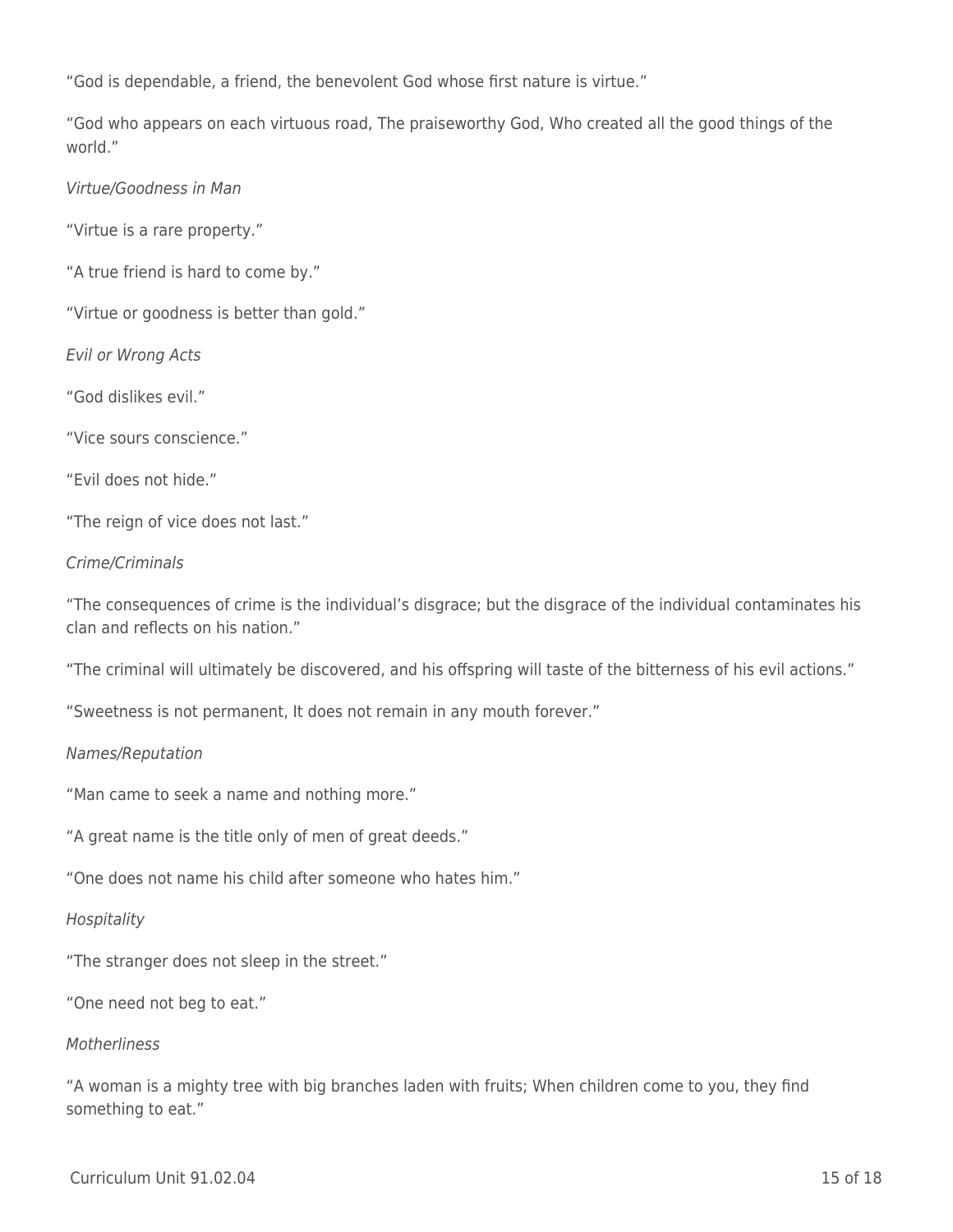### Marriage

"Man and woman, the journey of marriage is long."

"Marriage prospers only in the farm of patience."

"At best, marriage springs out of love."

"Marriage only succeeds when the husband makes it so." (Advice given to a bridegroom.)

"Marriage prospers only upon the hard labor of the wife." (Advice given to a bride.)

"The contract of marriage is a contract of friendship it is not a bond of blood kinsmen of a clan."

Source: Ghana's Heritage of Culture, pp. 49, 50, 53, 57, 66, 69)

## **BIBLIOGRAPHY**

#### General Works

Ayisi, Eric O., An Introduction to the Study of African Culture. London: Heinemann Educational Books, 1979. 125 pages.

An excellent introductory volume at a level suitable for students. Good chapters on The Family, Household and Lineage, Sex and Marriage, and Festivals.

Batiss, Walter W. (and others), The Art of Africa. Pietermaritzburg, South Africa: Shuter and Shooter, 1958. 140 pages. Illustrated.

Includes a number of Ashanti figures (pages 35-46), including a fertility fetish figure. Includes a helpful bibliography, including an article entitled, "Which Way to See African Sculpture," by Eleanor Munro (p.139).

Delange, Jacqueline, The Art and Peoples of Black Africa. New York: E. P. Dutton, 1967.

Chapter 6, pages 69-79 has excellent information on Ashanti sculpture, pottery and gold work; also a helpful section on Akuaba dolls. Eight pages of photographs.

Gillon, Werner, A Short History of African Art. New York: Viking Press, 1984.

Chapter 9, pages 137-163 contains information on Ashanti clothing, vessels and jewelry; also a brief Ashanti history.

Laude, Jean, The Arts of Black Africa. Berkely: University of California Press, 1971.

Good general background, full of illustrations.

Mount, Marshall W., African Art, The Years Since 1920. Bloomington: The Indiana University Press, 1974. 236

 $Curir$  Unit 91.02.04 16 of 18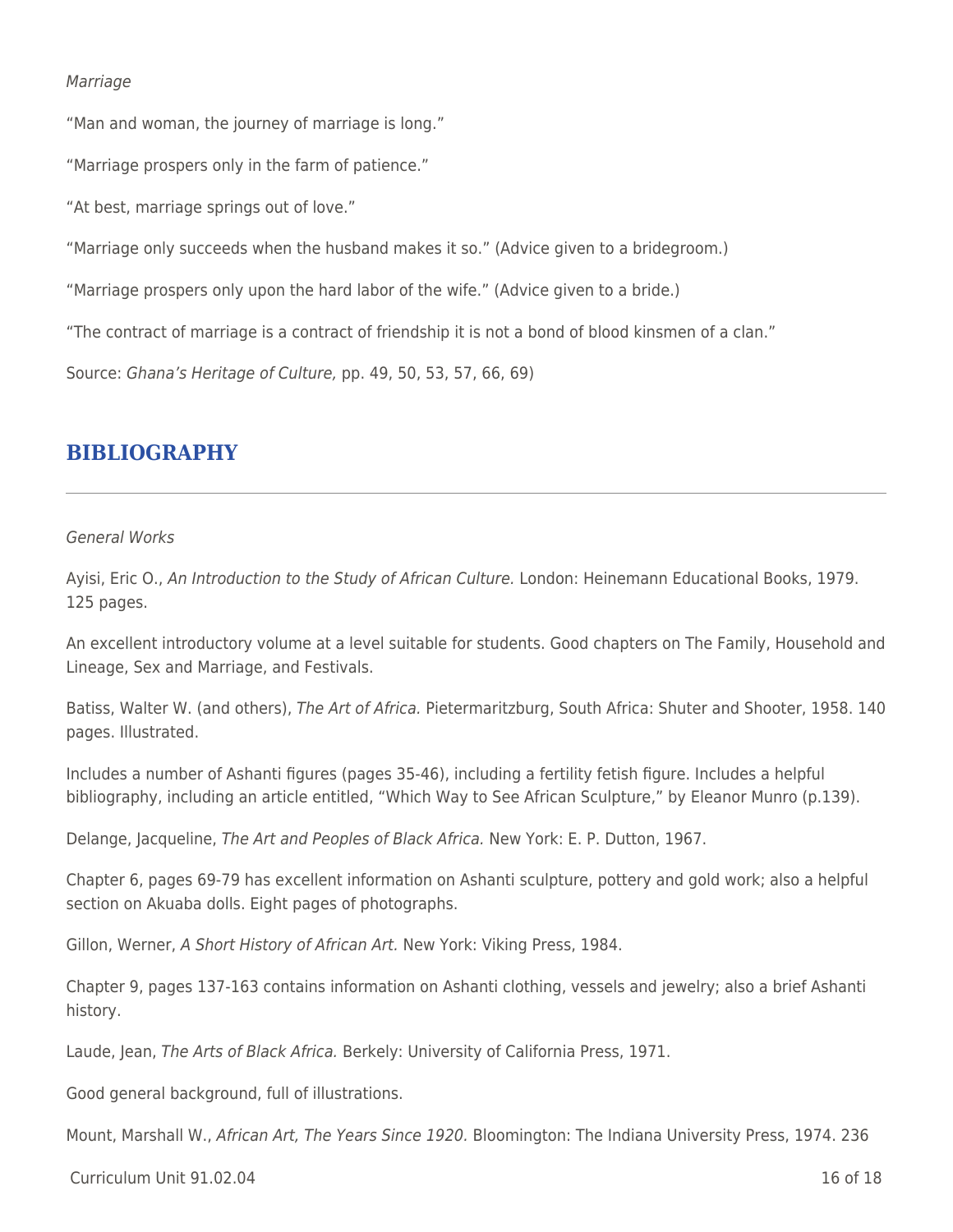pages.

The section on Ashanti art has a discussion of female fertility figures and a photograph on page 14.

Willett, Frank, African Art, An Introduction. New York: Praeger Publishers, 1971.

An illustrated work which explains standards and use of African art and makes a strong independent argument for West African origins. Illustrations of Akuaba dolls on pages 112 and 114.

### Student Bibliography

Dei-Anang, Michael and Yaw Warren, Ghana Glory: Poems on Ghana and Ghanian Life. London: Nelson and Sons, Ltd., 1965. 69 pages.

A collection of twenty-two poems by Africans about their native land and people. The poems entitled "Ghana," "Ghana Will Never Die" and "Akosombo" are particularly inspiring.

Sarpong, Peter, Ghana in Retrospect: Some Aspects of Ghanaian Culture. Tema, Ghana: The Ghana Publishing Company, 1974. 134 pages.

An excellent readable narrative about Ghanaian (especially Ashanti) beliefs and customs. Sections are short and include chapters on God, Funerals, Ancestors, Witchcraft, Moral Values, Ceremonies and Myths.

Tufuo, J.W., and E.E. Donkor, Ashantis of Ghana: People with a Soul. Accra, Ghana: Anowuo Educational Publications, 1969. 127 pages.

This little paperback is a goldmine of information about the Ashanti, written with the high school student in mind. An invaluable source in understanding family life and customs, authored by an Ashanti historian and an English anthropologist.

## Teacher Bibliography

Antubam, Kofi, Ghana's Heritage of Culture. Leipzig: Koeler and Amelang, 1963. 222 pages.

Written by a member of the Ghana Arts Council, and containing 16 pages of high quality illustrations, this is a fascinating resource for teachers. Full of stories, myths, and proverbs, it brings Ashanti cultural history up to modern times.

Budu-Acquah, K., Ghana, The Morning After. London: Goodwin Press, Ltd., 1975.

A history of the people of Ghana since the fifteenth century, and the Ashanti, in particular, are featured in chapter three. A must for anyone interested in Ghana as a national state.

Rattray, R.S., Ashanti. Oxford: Clarendon Press, 1923. 348 pages.

An anthropological study of the Ashanti, which has an excellent chapter on Matrilineal descent (pp. 77-86); with some helpful photos and illustrations.

Rattray, R.S., Religion and Art in Ashanti. Oxford: Clarendon Press, 1979. 414 pages.